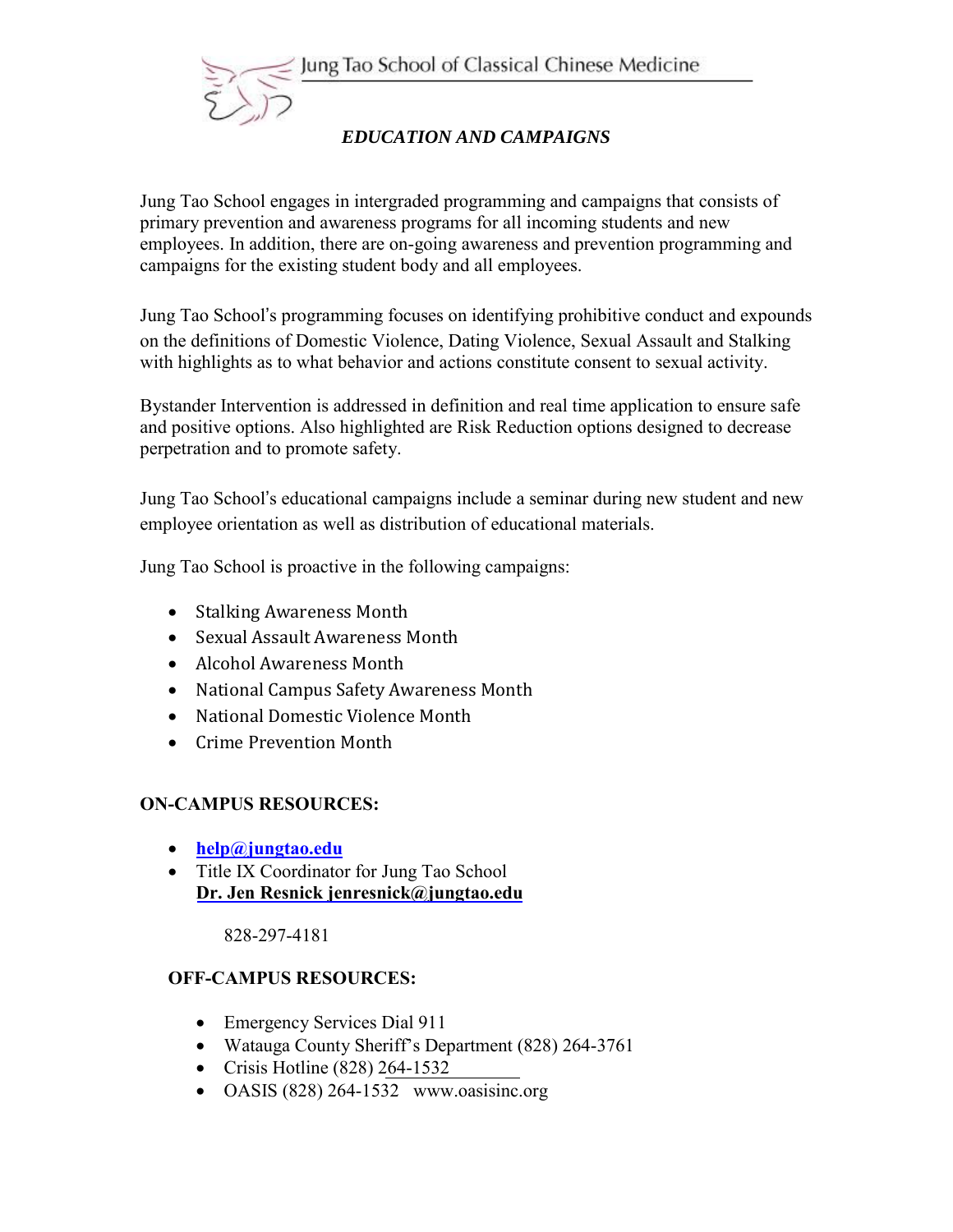

# *EDUCATION AND CAMPAIGNS*

## **ADDITIONAL RESOURCES:**

- North Carolina Coalition Against Sexual Assault www.nccasa.org
- North Carolina Coalition Against Domestic Violence www.nccadv.org
- National Domestic Violence Hotline www.thehotline.org
- National Sexual Violence Resource Center www.rsvrc.org
- Rape, Abuse and Incest National Network (RAINN) https://rainn.org
- http://www.fbi.gov/about-us/investigate/civilrights
- Helping You Connect with Crime Victim Assistance http://victimsofcrime.org/help-for-crime-victims/find-local-assistance---connectdirectory

# **DEFINITIONS:**

# **SEXUAL ASSAULT**[1](#page-1-0)

Sexual assault is any type of sexual activity that you do not agree with. It can be physical, verbal, visual or anything that forces an individual to join in unwanted sexual contact or attention which include instances where the victim is incapable of giving consent. Sexual assault is an offense that meets the definition of:

- **RAPE**<sup>[2](#page-1-1)</sup>: Penetration, no matter how slight, of the vagina or anus with any body part or object, or oral penetration by a sex organ of another person, without the consent of the victim.
- **FONDLING**<sup>[3](#page-1-2)</sup>: The touching of the private body parts of another person for the purpose of sexual gratification, without consent of the victim, including instances where the victim is incapable of giving consent because of his/her age or because of his/her temporary or permanent mental incapacity.
- **INCEST**: Sexual intercourse between persons who are related to each other within the degrees wherein marriage is prohibited by law.
- **STATUTORY RAPE**: Sexual intercourse with a person who is under the statutory age of consent.

## **RELATIONSHIP VIOLENCE**

Relationship Violence includes **Domestic Violence** and **Dating Violence.** 

• **Domestic violence** consists of abusive behavior that is used by an intimate partner to gain or maintain power and control over the intimate party and can take the form of

 $\overline{a}$ 

<span id="page-1-0"></span><sup>&</sup>lt;sup>1</sup> The Clery Center <u>www.clerycenter.org</u><br><sup>2</sup> FBI.gov

<span id="page-1-1"></span>

<span id="page-1-2"></span><sup>&</sup>lt;sup>3</sup> NIBRS.org